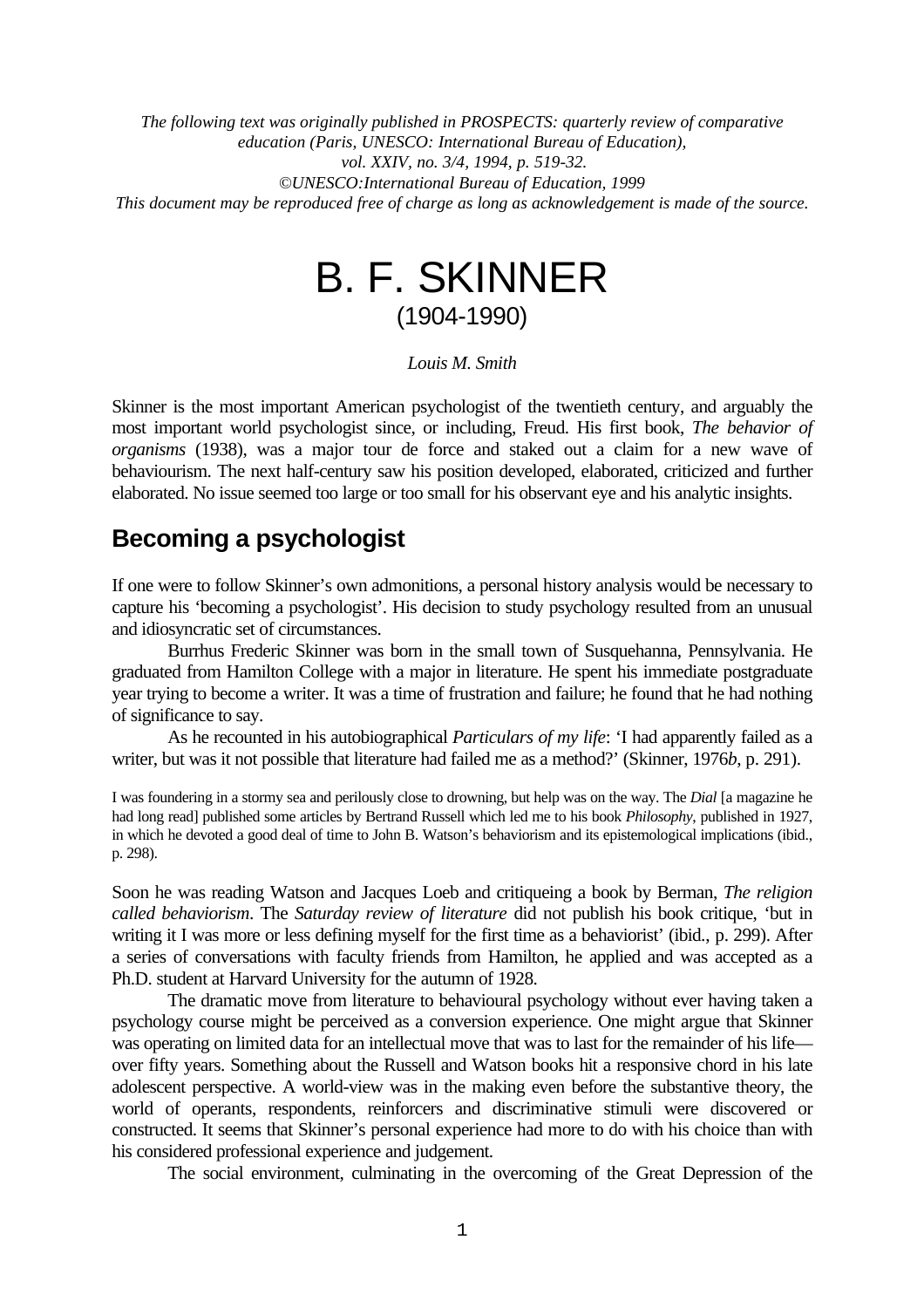1930s and winning the good war of the 1940s, changed significantly in the post-war years. Skinner wrote: 'Behaviourism appealed to me because I believed, with Watson, that a better knowledge of human behaviour would help solve our problems.'

Skinner's American small-town world before the experience of the First World War left him with a not uncommon belief in 'progress'. That disposition provided fertile soil for a theoretical position: that of behaviourism.

### **The world-view**

The scope and particulars of Skinner's creative ideas are numerous and scattered throughout his lifetime. These ideas have their antecedents in Pavlov, Thorndike and Watson. Skinner carried the ideas to new levels of differentiation, generality and integration. His thought seemed always to express a practical, applied and technical side. Education, broadly defined, occupied him through such varied activities as designs for a baby's crib, teaching machines and programmed learning. Another cluster of ideas was derived from his creativity, inventiveness and skill as an experimental scientist.

In his early book *The behavior of organisms* (1938), the brilliance and range—and a kind of simplicity as well—of Skinner's efforts were apparent. The first chapter laid out the scope of the effort. His was to be a psychology of *all* organisms—from protozoa to human beings. At one stroke he undercut all the concerns with human beings as a special case in psychology. His white rats would represent and symbolize all organisms. And the focus was now an intact organism living in an environment, not a segmented set of dimensions nor an inferential neurological system, nor a 'mind' or other inner states—ego, id or superego. Behaviour, that is to say what organisms visibly do, defined the subject matter. And within behaviour, at least for this first book, the challenge was to typify *all* voluntary behaviour. If he could predict and control that, he had a grip on the universe. The 'Skinner Box', a small box-like apparatus under the experimenter's control, represented *all* environments, the collection of stimuli impacting on the organism. Through the experimental method, the box and the white rat—with the experimental psychologist in control—could create a database and thus a theoretical point of view.

Skinner's view of the history of science, with special relevance to human beings, appears in several places in his writing. One of the most dramatic comments occurs in the first chapter of *Science and human behavior* (1953), his general text written for the undergraduate course he taught at Harvard—Natural Science 114.

Primitive beliefs about man and his place in nature are usually flattering. It has been the unfortunate responsibility of science to paint more realistic pictures. The Copernican theory of the solar system displaced man from his preeminent position at the center of things. Today we accept this theory without emotion, but originally it met with enormous resistance. Darwin challenged a practice of segregation in which man set himself firmly apart from the animals, and the bitter struggle which arose is not yet ended. But though Darwin put man in his biological place, he did not deny him a possible position as master. Special faculties or a special capacity for spontaneous, creative action might have emerged in the process of evolution. When that distinction is now questioned, a new threat arises (Skinner, 1953, p. 7).

It does not require a long stretch of the imagination to see Skinner posing himself and his theory of behaviourism in that sequence.

The general text of *Science and human behavior* extends animal data by extrapolation to all aspects of the human being. Its 450 pages and twenty-nine chapters fall into six sections: (a) the possibility of a science of human behaviour; (b) the analysis of behaviour; (c) the individual as a whole (with chapters on self-control, thinking and the self); (d) the behaviour of people in groups; (e) controlling agencies (with chapters on government and law, religion, psychotherapy, economic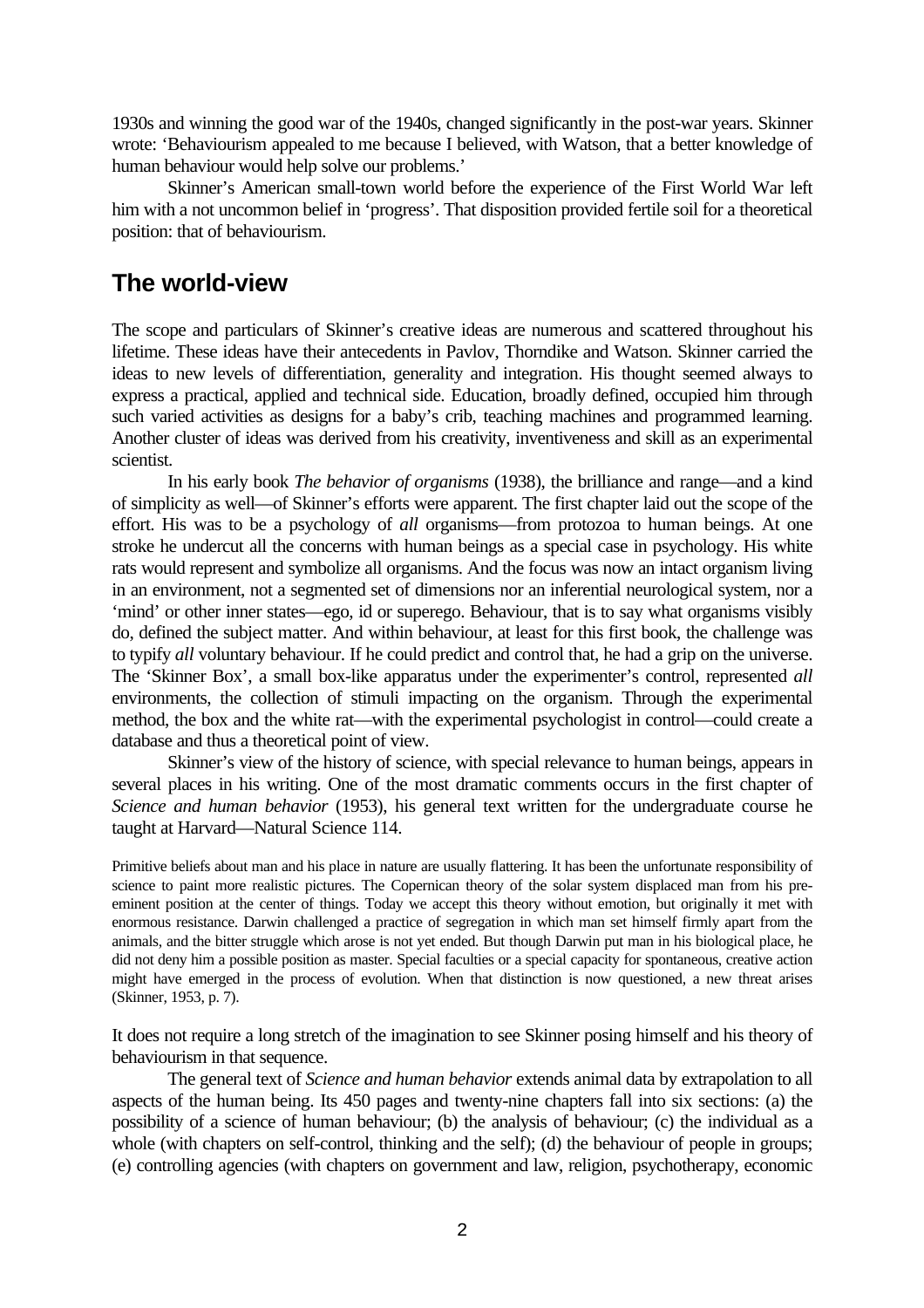control and education); and (f) the control of human behaviour (with chapters on culture and control, designing a culture and the problem of control). No issue was too large or too small for his consideration. His was a world-view, and one that could not be ignored by any psychologist—nor by more broadly-based intellectuals from other disciplines and domains.

Shortly after the Second World War, Skinner took up the issue of utopia, the good society, in his *Walden Two* (1948). It was one of those books that sold slowly at first, then generated considerable controversy, caught the wave of social conflict in the 1960s and, by the mid-1980s, had sold over 2 million copies. For a young man who spent a post-college year (1929) trying to be a writer but found he had nothing to say, it was a huge success. Now he had much to say—and many readers who wanted to hear the message.

In this utopian novel, a returning serviceman calls on his old professor, aptly named Professor Burris, and raises an old idea from an earlier university course.

'What we don't see, sir, is why we have to take up where we left off. Why isn't this a good time to get a fresh start? From the very beginning. Why not get some people together and set up a social system somewhere that will really work? There are a lot of things about the way we're all living now that are completely insane—as you used to say.... Why can't we do something about it? Why can't we go on doing something about it?' (Skinner, 1948, p. 3).

In the novel, another former student, also aptly named—Frazier—has not only started a community, but has written an article about it. As Skinner's alter ego, able to say things that Skinner was not yet willing at that time to say for himself, he also carries some of Skinner's other 'virtues'.

Later in the book, after a long trip through the possibilities of a technology of behaviour applied to the design of a community—from child-rearing to schooling and from family life to community organization—Skinner gave Frazier one of the most important lines in his own evolving point of view.

'Walden Two didn't require genius! I have only one important characteristic, Burris: I am stubborn. I've had only one idea in my life—a true idée fixe.'

'What idea is that?'

'To put it as bluntly as possible—the idea of having my own way. "Control" expresses it, I think. The control of human behaviour, Burris. In my early experimental days it was a frenzied, selfish desire to dominate. I remember the rage I used to feel when predictions went awry. I could have shouted at the subjects of my experiments, "Behave, damn you! Behave as you ought!" Eventually I realized that the subjects were always right. They always behaved as they should have behaved. It was I who was wrong. I had made a bad prediction' (Skinner, 1948, p. 240).

It is interesting to speculate on what the 'subjects' might have said about Frazier's intellectual and emotional behaviour. Was he too behaving as he ought, caught up in his own deterministic system? *Walden Two* remains one of the most powerful statements ever offered by a psychologist.

# **Real-life applications**

Skinner was not only an experimentalist and a utopian. Many of his ideas were translated into practical applications and these were reported in speeches and articles. Several were brought together into the several editions of *Cumulative record* (1959, 1961, 1972). Intellectually, these applications were held together as part of a diverging intellectual strand. In several places in his autobiographical statements, Skinner comments that he is a 'Baconian' scientist: 'I have "studied nature not books"', and 'I get my books out of life, not out of other books' (Skinner, 1967, p. 409).

In the mid-1940s, with the birth of his second child, Skinner turned his attention to the behavioural engineering task of improving the infant's environment and the mother's mental health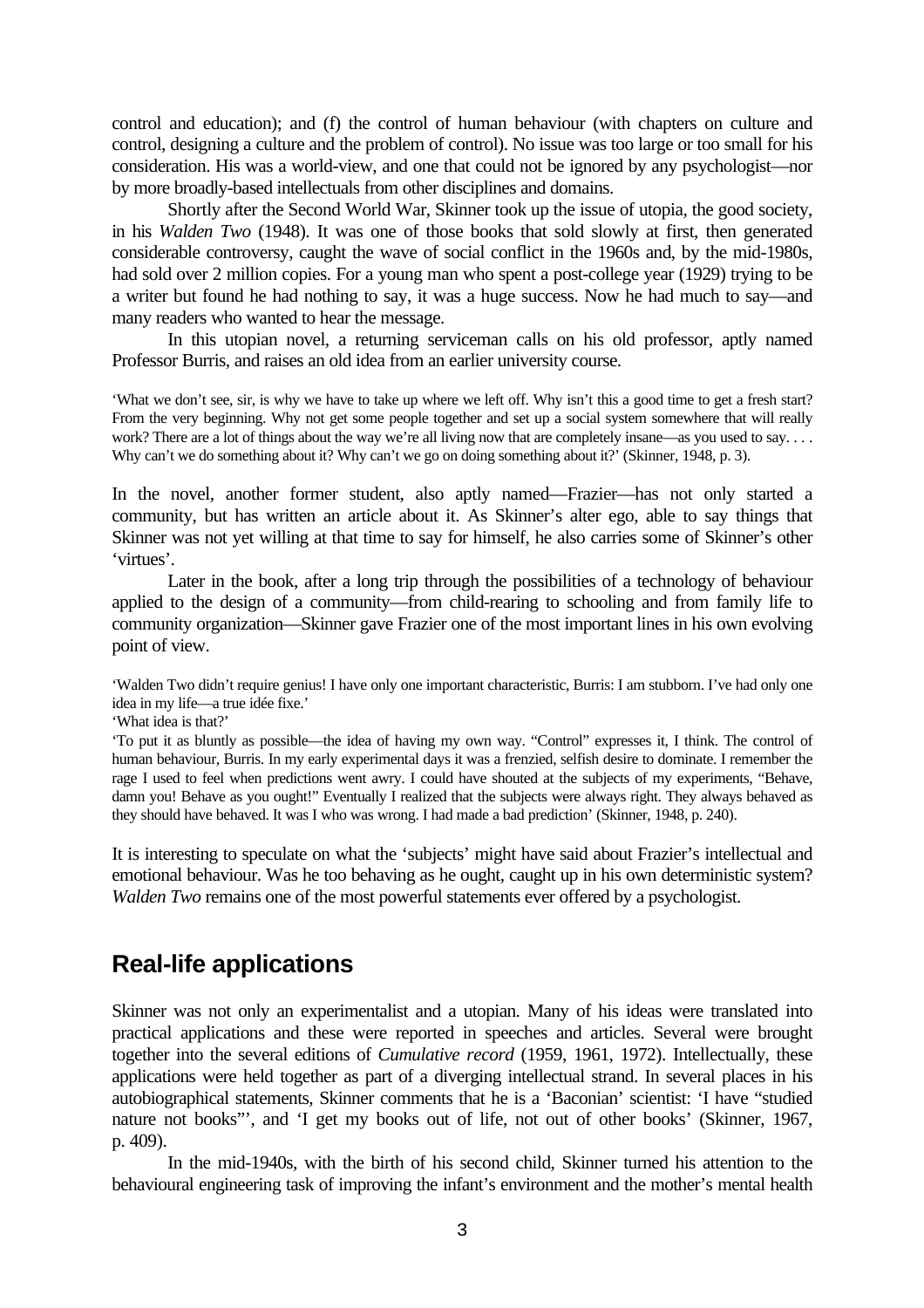with the invention of an 'air crib', described in the *Ladies Home Journal* as a 'baby in a box'. Applying what might be called vintage Skinnerian thinking, he commented:

We began by going over the disheartening schedule of the young mother, step by step. We asked only one question: Is this practice important for the physical and psychological health of the baby? When it was not, we marked it for elimination. Then the 'gadgeteering' began (Skinner, 1972, p. 567).

Skinner attended to problems of warmth and freedom of movement of the infant by installing temperature controls in the air crib. Except for a diaper, the child played free of clothes, rashes and sores, with minimal crying and fussing. The filtered air going into the compartment eliminated many minor health problems. The 'mattress cover' was initially a simple roller-towel arrangement which could be changed by drawing new toweling through. Daily routines for child and mother were possible in the nearly soundproof environment of the crib. 'The compartment does not ostracize the baby. The large window is no more of a social barrier than the bars of a crib' (Skinner, 1961, p. 425). In addition to the health and happiness of the child and the mother in this particular situation, and the need to try out the crib with other children and mothers, one is left with the thought: what about other kinds of child behaviour and helping parents to cope?

Skinner makes an important concluding theoretical point: 'One case is enough, however, to disprove the flat assertion that it can't be done' (ibid., p. 426). In a way Skinner was questioning much of traditional psychological research methodology.

In a delightful address to the American Psychological Association in 1959 Skinner presented 'Pigeons in a pelican', his study using pigeons as 'organic control' mechanisms for guided missiles in the context of the Second World War and the devastation of Europe by Hitler's armies. Working in his laboratory at the University of Minnesota and with space, facilities and engineers at General Mills Corporation, Skinner attacked the problems of training pigeons for this task. The accompanying hardware was developed with the help of engineers. Through careful training, pigeons learned to track silhouettes of ships and peck at the image. These continuing pecks produced signals for small motors which controlled the flight apparatus of the missile. The pigeons were eminently successful. Skinner had less success with physicists, mathematicians and generals who thought it a crackpot idea, even after observing it in action accomplishing everything Skinner claimed for it. *Walden Two* was written during the next year after the pigeon project was ended.

At the time, Skinner had returned to Harvard University and had begun teaching a course in 'Human behaviour'. The students called the course 'Pigeons', for the good reason that it dealt mainly with experiments and data from studies of pigeons. In Skinner's words, 'I talked about people with principles derived from pigeons' (1983, p. 26). He was constructing a point of view which took great leaps from his experimental data into stories and problems about the human condition. He based his efforts on the following rationale:

My treatment of human behavior was largely an interpretation, not a report of experimental data. Interpretation was a common scientific practice, but scientific methodologists had paid little attention to it (ibid., p. 27).

Skinner continued: 'I chose examples of behavioral processes from history and literature' (ibid.). These included references to superstition, to aversive conditioning and response generalization. He was constructing a human world-view by extrapolating from his behavioural concepts to vivid literary illustrations. The human world was understandable—reducible?—to his more 'fundamental' concepts. And that is part of the power of any science.

# **Skinner on education**

Skinner tells stories about each of his major intellectual efforts in his 1,000-page, three-volume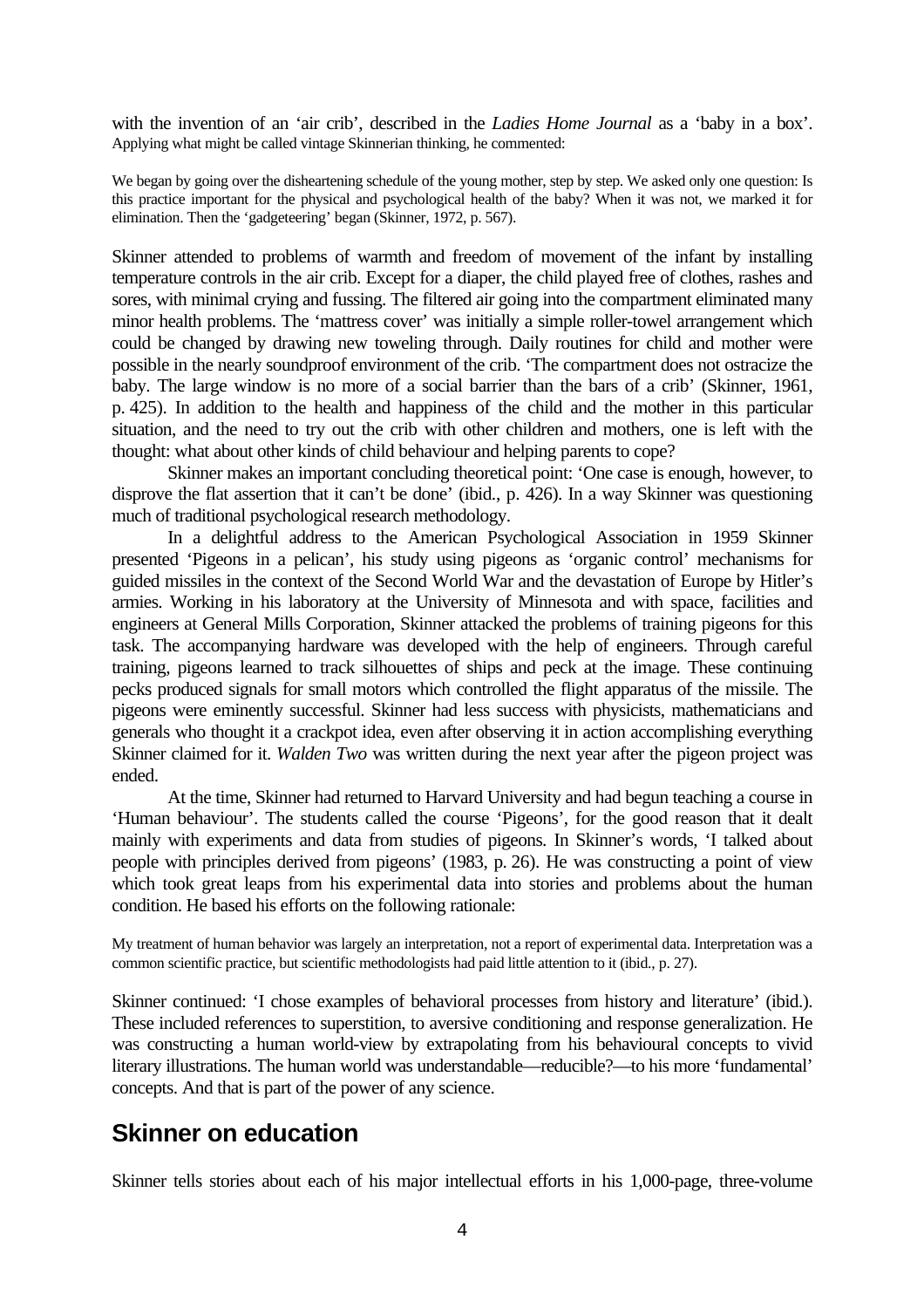autobiography (1976*b*, 1979, 1983). In the third volume, after a brief account of his own education and some of the contrasts raised in *Walden Two*, Skinner presents several paragraphs regarding his daughters' educational experiences. He was disturbed by the amount of homework required of his older daughter and wrote to the school director. Then he commented about a significant day:

On November 11, 1953 I made a positive move. It was Father's Day at Shady Hill, and with a few other fathers I sat in the rear of Debbie's fourth-grade arithmetic class. The students were at their desks solving a problem written on the blackboard. The teacher walked down the aisles, looking at their work, pointing to a mistake here and there. A few students soon finished and were impatiently idle. Others, with growing frustration, strained. Eventually the papers were collected to be taken home, graded, and returned the next day (1983, p. 64).

In the best tradition of interpretative asides in qualitative research, Skinner commented further:

I suddenly realized that something had to be done. Possibly through no fault of her own, the teacher was violating two fundamental principles: the students were not being told at once whether their work was right or wrong (a corrected paper seen twenty-four hours later could not act as a reinforcer), and they were all moving at the same pace, regardless of preparation or ability (ibid.).

After a comment or two, he states: 'A few days later, I built a teaching machine' (ibid., p. 65). Seeing the issue as one of contingencies of reinforcement and the means of presenting the reinforcements, Skinner began the teaching-machine movement, and programmed learning was soon to follow. At the time, he makes an important choice of words as he describes the student's behaviour: 'The student composes rather than selects the answers' (ibid.).

The story is, in fact, more complicated than this because he had made earlier attempts to mechanize his laboratory equipment so that the research would be more efficient. There were also other antecedents: lawyers and patents, philosophical critiques from Max Black and Israel Scheffler, correspondence with Sidney Pressey, and reprints from Pressey's work in the 1920s and 1930s on an early form of apparatus for testing and teaching.

Skinner had the ability to observe behaviour in complex natural settings, immediately seeing the relevance of major concepts and principles from his theoretical position, and then to devise and build technological equipment to remedy the situation. Any social scientist would envy his 'eye', his 'creativity', his 'grounded theory' and his qualitative action research.

But Skinner was not only 'hi-tech'. In one of his most delightful essays, 'How to teach animals', Skinner described how to turn a child's toy—a cricket or metal snapper which gives a high-pitched sound—into a conditioned reinforcer by pairing it with the presentation of small pieces of food to a hungry animal, a pet dog for instance. Once that relationship is established, then the reinforcement can be given immediately (less than one second for full power of effect) to any behaviour that one wants the animal to learn. One can teach the animal to attend to the cupboard, to walk with a raised head, or if one prefers more 'intellectual' behaviour, the animal, such as a pigeon, can be taught to read, that is, it pecks when presented with a 'peck' card and does not peck when presented with a 'do not peck' card. Playing short tunes on a piano and playing modified ping-pong are also within the learning range of a pigeon. Without missing a beat, as it were, Skinner hinted at extrapolations to young children who do or do not do what their parents want or do not want—'annoying behaviour'. Careful observation makes clear the reinforcing contingencies operating in the parent's behaviour and the simple changes that can be introduced to get the desired responses.

Concomitantly, the technological successes, like everything he touched, came with a series of essays, and later became the book *The technology of teaching* (1968), which brought his theoretical perspective to the classical problems of teaching and learning. In the initial chapter, 'The etymology of teaching', he analyzed the great metaphors that have been developed to account for the changes from an uneducated individual to an educated individual. In the final chapter, 'The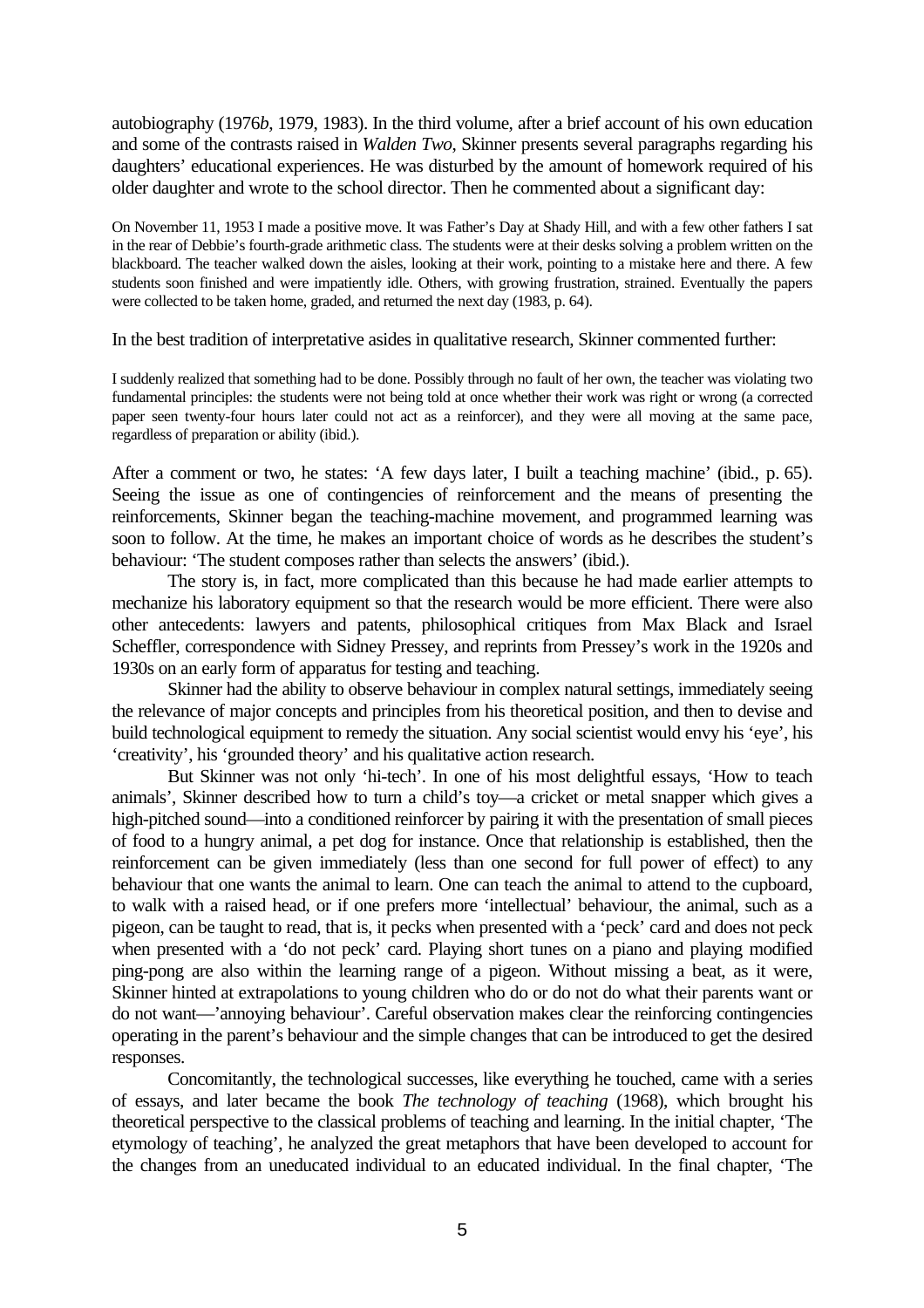behaviour of the establishment', he discussed aspects of school organization and administration. In between, he took up 'The science of learning and the art of teaching', 'The technology of teaching', 'Motivation, creativity, discipline and self-control'. To each of these topics he brought his mode of thinking—what is it that the individual must 'do' to qualify as being motivated, self-controlled and creative, and then what is it that the teacher-experimenter must do to make those end behaviours more probable? All in all, it was a major work on educational psychology for teachers.

If one removes the cant and the stereotyped images of Skinner, the master-experimenter with his 'boxes' and his white rats and his pigeons, and if one adopts the stance and perspective of a qualitative action researcher seeking to improve his own teaching and his student's learning, one discovers a fellow teacher working on a difficult practical problem, inventing creative tactics, and then trying to conceptualize what one is trying to do. Consider the following descriptive account from *A matter of consequencies*:

One could teach high-jumping simply by raising the bar a millimeter after each successful jump, and I had once programmed a bit of verbal behavior in essentially that way when Debbie [his daughter] brought home a worksheet in arithmetic. There were twenty or thirty problems designed to teach the equivalence of different expressions for the same operation. Debbie was to add, for example, when she saw 'the sum of ... and ...', or '... plus ...' or '... added to ...'.But the blanks contained two- or three-digit numbers, and in her concern for correct calculation, she was *missing the point* about equivalence. I wrote the expressions on a sheet of paper in ink and inserted the figures 2 and 3 in the blanks in pencil. Debbie had no trouble with 'the sum of 2 and 3', '2 plus 3', or '2 added to 3'. She obviously knew what the expressions meant. Then I erased the numbers and put in slightly larger ones, and again she had no trouble. After two or three revisions, she did the original sheet effortlessly (1983, p. 95) [Emphasis added].

'Missing the point' is a phrase that any teacher might use. The teacher translates that into a behaviouristic scheme and devises tactics to correct the situation—and the 'misunderstanding'.

Hardly pausing for breath, Skinner then offered other examples and introduced an array of concepts useful for a teacher thinking about helping students learn: models, shaping, priming, prompting, vanishing and fading. If a teacher already has a broad range of teaching strategies and tactics, then he/she will always be on the look-out for additional elements to add to the intellectual and practical repertory. Skinner seems to provide those additions as creatively as any teacher.

Another example comes from Epstein's (1980) edited volume of Skinner's notebooks. Each excerpt has a brief title and the time of writing is unfortunately only partially clarified since Skinner wrote, edited and rewrote many of the notes. Consequently it is difficult to trace the development of his thinking over time. Consider one of the more provocative notes entitled 'When does helping help?':

Watching myself with Lisa, I have been more impressed by this point. In my concern for helping a child, I destroy the contingencies which would teach her to save herself. For example, I push branches aside which are getting against her face and deprive her of the chance to learn to avoid branches. I pull on a sock and deprive her of the chance to learn to do it herself (Epstein, 1980, p. 12).

### **Other major works**

For over two decades Skinner worked on his *Verbal behavior* (1957). In a fundamental sense, it was an intensive analysis of 'man thinking' and social behaviour. It extended his behaviourist position to the most difficult domains of human activity and aroused considerable controversy.

His *Beyond freedom and dignity* (1971) continued and solidified the arguments begun in *Walden Two* and *Science and human behavior* on human nature, the technology of behaviour and the design of cultures. Essentially, he asked questions regarding the achieving of balance in the dilemma between the values of freedom and dignity, on the one hand, and cultural survival on the other. He opted for the latter in the face of the population explosion, the possibility of a nuclear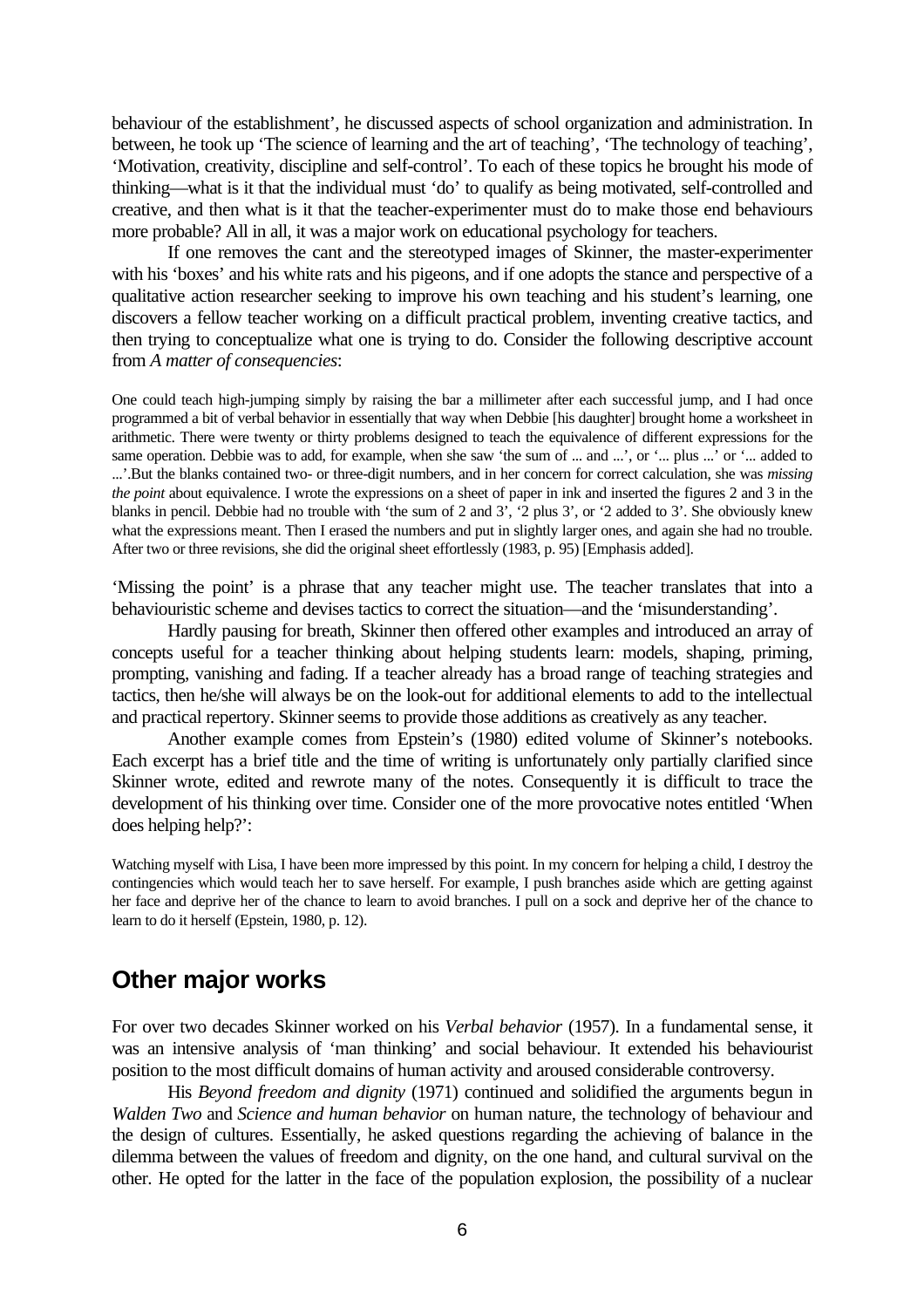holocaust, world famine and global pollution. Solutions exist in 'vast changes in human behaviour' to be brought about by 'a technology of behaviour'. It is an intriguing extension of his earlier intriguing arguments.

In his *About behaviorism* (1976*a*), Skinner rewrote much of his early general text for an intellectual but non-technical audience. The book begins with twenty broad and common generalizations about behaviourism which he believed to be false (pp. 4-5). Generalization No. 1: 'It [behaviourism] ignores consciousness, feelings, and states of mind'. Number 10: 'It works with animals, particularly with white rats, but not with people, and its picture of human behaviour is therefore confined to those features which human beings share with animals'. And No. 20: 'It is indifferent to the warmth and richness of human life, and it is incompatible with the creation and enjoyment of art, music, and literature and with love for one's fellow men'. The book takes up his position regarding these 'false claims'.

## **Critics and criticism**

All in all, his is an impressive record. One needs to think historically of Wilhelm Wundt, William James and Sigmund Freud to find a psychologist who was as influential, not only in the domain of psychology but in the general intellectual world.

However, the kind of criticism one provokes attests to the quality and the importance of one's thought. A half-dozen major critiques have been launched about one aspect or another of Skinner's thought. The English magazine *Punch* did a one-page satire on teaching machines and programmed learning (see below). Joseph Wood Krutch, the distinguished literary critic of Columbia University, wrote a critique of *Walden Two*, calling it an 'ignoble Utopia', in *The measure of man* (1953). Michael Scriven (1956) read his 'A study of radical behaviorism' at a Minnesota philosophy of science symposium. Noam Chomsky (1959) of the Massachusetts Institute of Technology published a long linguistic criticism of Skinner's *Verbal behavior* in *Language*. Carl Rogers, the creator of non-directive counseling and client-centered therapy, debated with Skinner on issues of freedom and control in human behaviour and action. By any intellectual standard, that is an impressive array of individuals who took Skinner seriously enough to joust with him. Further, such commentary suggests another facet of his influence on the intellectual life of the twentieth century.

The brief satirical piece in *Punch* (Heathorn, 1962) was not directed specifically at Skinner; it was rather a commentary on teaching machines which were being touted as a solution to problems of education and learning. It depicted a new, almost magical device called 'Built-in Orderly Organized Knowledge', known by the acronym 'B.O.O.K.'. It contained no wires, no electrical circuits or mechanical parts to break down. It would fit easily in the hands of children or adults and 'can be conveniently used sitting in an armchair by the fire'. It had remarkable features: a number of sheets of paper, each identified by numbers in sequence so that they could not be used in the wrong order, a lock-in device called a binding to keep them in order, and even accessories such as 'BOOKmark' to pick up the programme where the learner left off at the prior session. This spoof lays stress on the power of the earlier Gutenberg innovation, and looks critically at the sense of innovations and the logical rationales presented. It is clever enough to make one wonder now whether the computer will contain the power to supplant B.O.O.K. The point here is simpler, that the technology fostered by B. F. Skinner was conspicuous enough to draw comment from the wellknown British humour magazine.

# **Conclusions**

A kind of absurdity exists in trying to write, much less to sum up a life as creative and brilliant as B.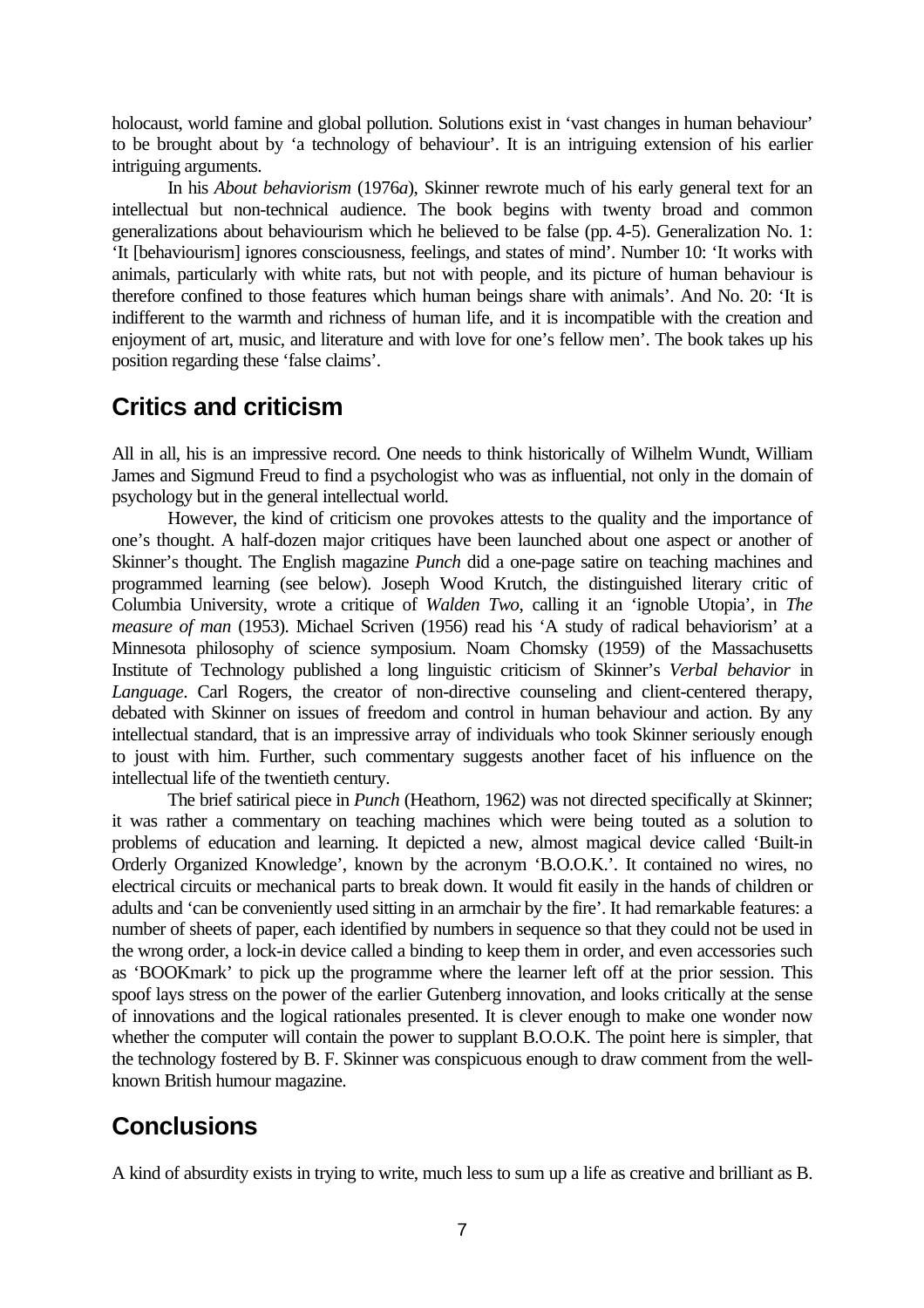F. Skinner's eight decades. But, from this brief profile, several general comments seem warranted.

As much, and usually more, than any psychologist of the twentieth century, Skinner attacked intellectually the totality of the world of the behaviour of living organisms. Though much of his experimental work involved 'white rats and pigeons', they served, for him, only as examples of the totality of living individuals, including human beings. A comprehensive world view was both his goal and his accomplishment. His view was highly contested by both the scientific community of psychology and the larger world of intellectuals and informed citizens.

The world-view was also a way of thinking, a kind of generalized problem-solving. He was both a realist and a determinist in that he assumed there was a world out there and that it had a lawful order waiting to be discovered. And once that order was discovered, it could be put to the useful purpose of improving the human condition. A basic premise is that the environment of the individual—the stimulus conditions—were the ultimate controllers of an individual's behaviour. Perhaps most controversial, both internally to the consistency of his own point of view and externally in debate with other psychologists and scholars, was the role of the 'self' in these discussions and debates. At times he eschewed any notion of personality structures or habit systems, believing only in the environment—fractured into stimuli—and in behaviour analyzed into responses. At other times, from early discussions in *Science and human behavior* (1953) to later ones in 'behavioural self-management' in *Upon further reflection* (1987), an individual's ability to monitor himself was of major significance.

In his mode of analysis employed in the 'baby in a box'; his technical achievements and interpersonal frustrations in 'pigeon in a pelican'; his case study of scientific method; his concerns over the instruction in mathematics his daughter and classmates were receiving and his design of alternative methods; his concerns about managing himself and continuing his intellectual life in his later, post-retirement years—these all show him at his creative, and often humorous, best. He seemed to be saying: What is going on here? What are we trying to achieve? And what is a more sensible and humane way of doing what we want to do? All this was imbued with his conception of behaviouristic psychology.

Stated in perhaps more elegant form is Dews' (1970) summary comment in the 'Preface' to the Skinner *Festschrift* volume.

Most men who have profoundly assisted the development of science have required four types of skills. First, the ability to recognize and to define important problems susceptible to scientific elucidation, and to define them clearly; that is, to see distant goals clearly and to formulate strategy. Second, the tactical ability to conceive and conduct experiments sufficiently limited in scope to be rigorous, but advancing science according to the general strategy. Third, the innovative ingenuity and technical skill needed for the actual conduct of elegant experiments. Fourth, the ability to see how the results of experiments contribute to understanding, and to use the results to guide future experiments. [...] Skinner has all four skills in unusual measure (1970, p. ix).

Although Skinner never addressed the approach that has come to be known as 'the reflective practitioner', and he, and individuals from that perspective, might want to disavow such a membership, he is an example *par excellence*.

#### **References and bibliography**

Bowen, C. D. 1959. *Adventures of a biographer*. Boston, Mass., Little, Brown & Co.

Cartwright, D.; Zander, A. (eds.). 1953. *Group dynamics*. New York, Harper & Row.

Chomsky, N. 1959. 'Review of "verbal behavior", by B. F. Skinner.' *Language* (Baltimore, Md.), No. 35, pp. 26-58.

Clifford, J. L. 1970. *From puzzles to portraits: problems of a literary biographer*. Chapel Hill, N.C., University of North Carolina Press.

Dews, P. 1970. 'Preface.' In: P. Dews (ed.). *Festschrift for B. F. Skinner*. New York, Irvington.

Elliott, J. 1991. *Action research for educational change*. Milton Keynes, United Kingdom, Open University Press.